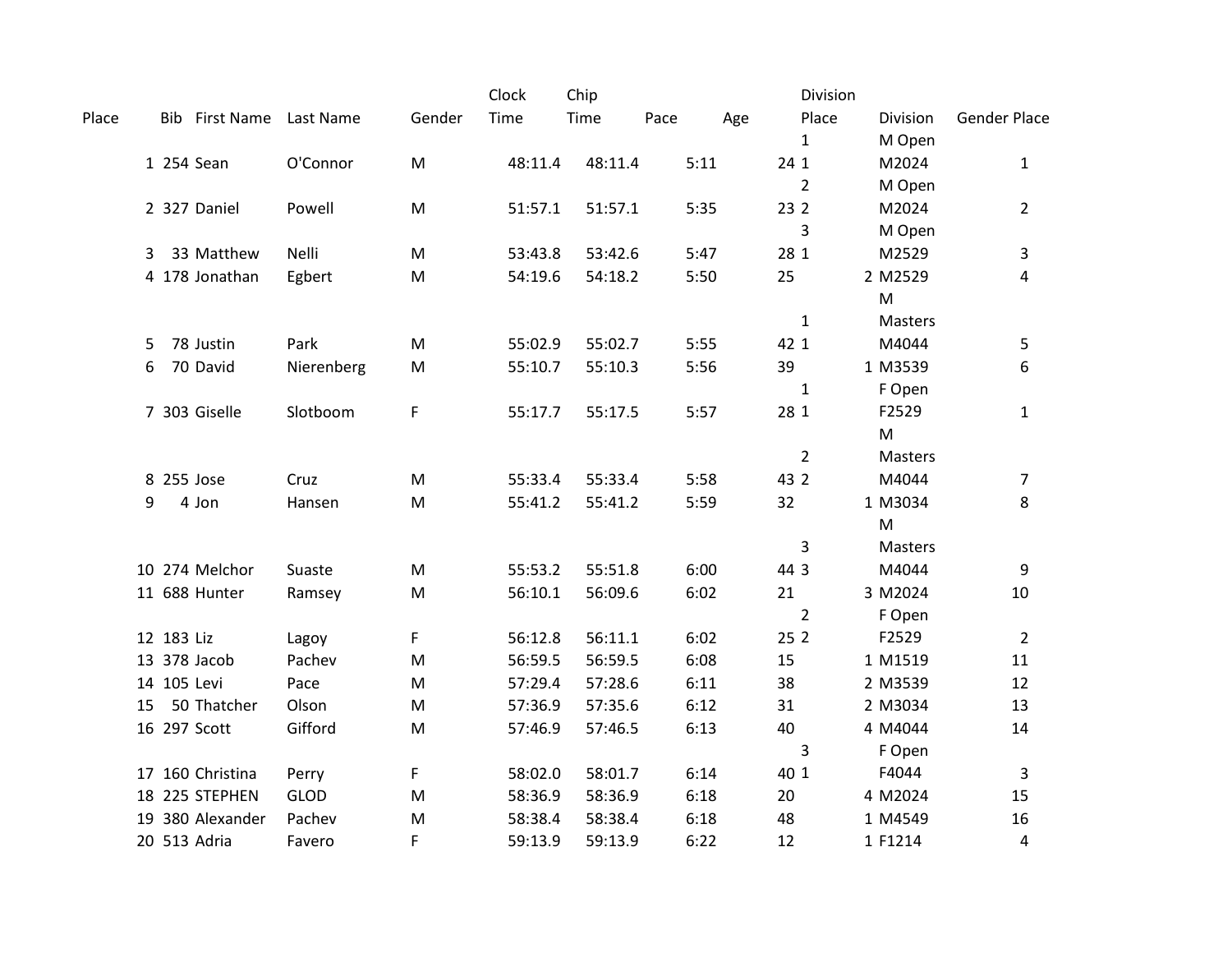| 21 |             | 87 Sanford      | White         | M         | 59:43.6 | 59:42.6 | 6:25 | 46             | 2 M4549   | 17             |
|----|-------------|-----------------|---------------|-----------|---------|---------|------|----------------|-----------|----------------|
|    |             | 22 341 James    | <b>Barnes</b> | M         | 00:03.7 | 00:02.1 | 6:27 | 42             | 5 M4044   | 18             |
|    |             | 23 127 Stephen  | Robinson      | M         | 00:39.8 | 00:38.8 | 6:31 | 46             | 3 M4549   | 19             |
|    |             | 24 329 Alan     | Lam           | M         | 00:45.4 | 00:43.4 | 6:32 | 33             | 3 M3034   | 20             |
|    |             | 25 671 Neal     | Gassmann      | M         | 00:49.1 | 00:47.0 | 6:32 | 54             | 1 M5054   | 21             |
| 26 |             | 1 Janel         | Zick          | F         | 10:05.6 | 01:20.1 | 6:36 | 30             | 1 F3034   | 5              |
|    |             | 27 334 John     | Krystof       | M         | 01:26.5 | 01:20.5 | 6:36 | 36             | 3 M3539   | 22             |
|    |             | 28 167 Dallin   | Graham        | ${\sf M}$ | 01:56.7 | 01:52.0 | 6:39 | 33             | 4 M3034   | 23             |
|    |             | 29 104 Soren    | Moller        | M         | 02:05.1 | 02:01.3 | 6:40 | 51             | 2 M5054   | 24             |
|    |             | 30 675 Brent    | Peacock       | M         | 02:41.7 | 02:37.7 | 6:44 | 60             | 1 M6064   | 25             |
|    |             | 31 670 James    | Howton        | M         | 03:02.5 | 03:00.2 | 6:46 | 47             | 4 M4549   | 26             |
| 32 |             | 49 Ron          | Reeder        | M         | 03:06.1 | 03:02.8 | 6:47 | 40             | 6 M4044   | 27             |
|    |             | 33 241 Taha     | Mahmood       | M         | 03:39.3 | 03:38.7 | 6:51 | 58             | 1 M5559   | 28             |
|    |             | 34 653 Jaden    | Mecham        | M         | 03:45.1 | 03:42.6 | 6:51 | 19             | 2 M1519   | 29             |
|    |             | 35 268 Tyson    | Hintze        | ${\sf M}$ | 04:25.3 | 03:45.5 | 6:51 | 31             | 5 M3034   | 30             |
|    | 36 144 Rob  |                 | Murphy        | M         | 03:51.6 | 03:50.6 | 6:52 | 57             | 2 M5559   | 31             |
|    | 37 257 Eric |                 | Curry         | M         | 03:56.1 | 03:54.1 | 6:52 | 41             | 7 M4044   | 32             |
|    |             | 38 304 Lawrence | Cannon        | M         | 04:11.1 | 04:04.5 | 6:53 | 49             | 5 M4549   | 33             |
|    |             | 39 253 Kelli    | Smith         | F         | 04:09.6 | 04:07.2 | 6:54 | 33             | 2 F3034   | $6\,$          |
|    |             | 40 384 Reese    | Thorne        | M         | 04:49.7 | 04:07.6 | 6:54 | 17             | 3 M1519   | 34             |
|    |             | 41 331 Zach     | Talley        | M         | 04:49.7 | 04:08.2 | 6:54 | 37             | 4 M3539   | 35             |
|    |             | 42 211 Kyle     | Kemper        | M         | 04:37.1 | 04:32.3 | 6:56 | 29             | 3 M2529   | 36             |
|    |             | 43 379 Joseph   | Pachev        | M         | 04:48.9 | 04:48.9 | 6:58 | 17             | 4 M1519   | 37             |
|    | 44 209 Ben  |                 | Weaver        | M         | 04:59.3 | 04:55.6 | 6:59 | 25             | 4 M2529   | 38             |
|    |             |                 |               |           |         |         |      | $\mathbf 1$    | F Masters |                |
|    |             | 45 312 Jessica  | Stanford      | F         | 05:35.2 | 05:32.8 | 7:03 | 52 1           | F5054     | $\overline{7}$ |
|    |             | 46 385 Brett    | Solberg       | M         | 05:48.5 | 05:45.8 | 7:04 | 35             | 5 M3539   | 39             |
|    |             | 47 668 Sam      | Galati        | M         | 05:48.9 | 05:46.4 | 7:04 | 20             | 5 M2024   | 40             |
|    |             | 48 382 Kevin    | Nguyen        | M         | 06:42.2 | 06:35.6 | 7:10 | 34             | 6 M3034   | 41             |
| 49 |             | 31 Spencer      | Holt          | M         | 06:46.5 | 06:38.4 | 7:10 | 43             | 8 M4044   | 42             |
|    |             | 50 673 Evan     | Johnson       | ${\sf M}$ | 07:02.8 | 06:54.8 | 7:12 | 51             | 3 M5054   | 43             |
|    |             | 51 247 Jenna    | Goodrum       | F         | 07:05.9 | 06:55.8 | 7:12 | 30             | 3 F3034   | $\,8\,$        |
|    |             |                 |               |           |         |         |      | $\overline{2}$ | F Masters |                |
| 52 |             | 72 Jamesina     | Simpson       | F         | 07:18.2 | 07:15.2 | 7:14 | 40 2           | F4044     | 9              |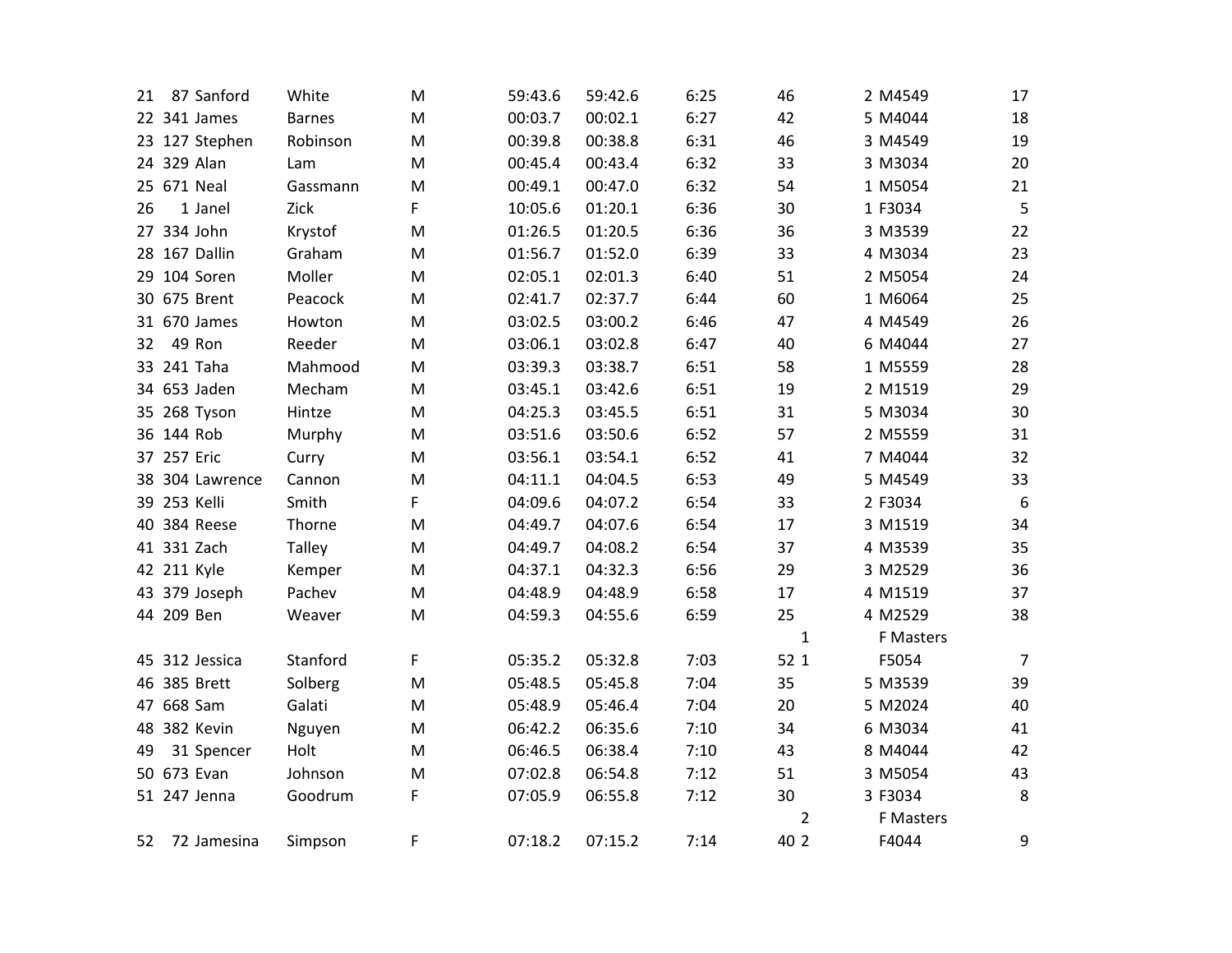|    |             | 53 321 Michael              | Laputka          | M | 07:43.8 | 07:38.9 | 7:16 | 56   | 3 M5559   | 44 |
|----|-------------|-----------------------------|------------------|---|---------|---------|------|------|-----------|----|
|    |             | 54 381 William              | Pachev           | M | 07:45.5 | 07:45.5 | 7:17 | 13   | 1 M1214   | 45 |
|    |             | 55 309 Claire               | Shaffer          | F | 08:12.1 | 08:02.9 | 7:19 | 33   | 4 F3034   | 10 |
|    |             | 56 116 David                | Schurig          | M | 08:30.0 | 08:26.9 | 7:22 | 55   | 4 M5559   | 46 |
| 57 |             | 71 Kathleen                 | McKee            | F | 09:06.7 | 08:57.7 | 7:25 | 37   | 1 F3539   | 11 |
|    | 58 126 Tim  |                             | Mckissick        | M | 09:12.2 | 09:05.2 | 7:26 | 53   | 4 M5054   | 47 |
|    |             | 59 224 DAVID                | <b>GLOD</b>      | M | 09:23.0 | 09:17.7 | 7:27 | 49   | 6 M4549   | 48 |
| 60 |             | 17 Mark                     | Payne            | M | 13:43.1 | 09:22.6 | 7:28 | 49   | 7 M4549   | 49 |
|    |             | 61 263 Christopher La Bella |                  | M | 10:20.4 | 09:42.2 | 7:30 | 53   | 5 M5054   | 50 |
| 62 |             | 10 Felipe                   | Moreira          | M | 10:34.6 | 09:48.7 | 7:30 | 41   | 9 M4044   | 51 |
|    | 63 318 Jeff |                             | Straley          | M | 10:31.9 | 10:26.9 | 7:35 | 59   | 5 M5559   | 52 |
|    |             | 64 386 Colin                | Silver           | M | 10:52.4 | 10:48.7 | 7:37 | 18   | 5 M1519   | 53 |
|    |             |                             |                  |   |         |         |      | 3    | F Masters |    |
|    |             | 65 333 Annalisa             | Krystof          | F | 10:56.9 | 10:50.8 | 7:37 | 43 3 | F4044     | 12 |
|    |             | 66 179 Darby                | Dustman          | F | 11:26.9 | 11:12.5 | 7:39 | 28   | 3 F2529   | 13 |
|    |             | 67 106 James                | Gramse           | M | 11:27.9 | 11:21.1 | 7:40 | 39   | 6 M3539   | 54 |
| 68 |             | 30 Klaus                    | Bielefeldt       | M | 12:16.7 | 12:12.7 | 7:46 | 62   | 2 M6064   | 55 |
|    |             | 69 147 Kiyome               | Johnson          | F | 12:29.6 | 12:17.9 | 7:46 | 26   | 4 F2529   | 14 |
| 70 |             | 146 Thomas                  | Wright           | M | 12:30.0 | 12:18.7 | 7:47 | 25   | 5 M2529   | 56 |
|    |             | 71 240 Laura                | Cushman          | F | 12:33.3 | 12:26.8 | 7:47 | 39   | 2 F3539   | 15 |
|    |             | 72 138 Erica                | Foulser          | F | 12:40.0 | 12:31.0 | 7:48 | 34   | 5 F3034   | 16 |
|    |             | 73 644 Tracy                | <b>Ballinger</b> | F | 13:59.6 | 13:52.1 | 7:57 | 39   | 3 F3539   | 17 |
|    |             | 74 129 Carson               | Kirk             | M | 14:03.1 | 13:55.4 | 7:57 | 32   | 7 M3034   | 57 |
|    |             | 75 135 Andy                 | Garza            | M | 14:02.7 | 14:00.3 | 7:57 | 56   | 6 M5559   | 58 |
|    |             | 76 332 Cody                 | Denter           | M | 14:32.6 | 14:06.2 | 7:58 | 32   | 8 M3034   | 59 |
|    |             | 77 273 Ritchie              | Hughes           | M | 14:40.3 | 14:26.8 | 8:00 | 42   | 10 M4044  | 60 |
|    |             | 78 249 Steve                | Martinez         | M | 17:32.8 | 16:36.0 | 8:14 | 53   | 6 M5054   | 61 |
|    |             | 79 272 Brandie              | Hoban            | F | 17:06.0 | 16:57.1 | 8:16 | 43   | 4 F4044   | 18 |
|    |             | 80 281 Elisa                | Stephenson       | F | 17:48.1 | 17:43.4 | 8:21 | 38   | 4 F3539   | 19 |
|    |             | 81 684 Daemon               | White            | M | 17:55.2 | 17:51.9 | 8:22 | 14   | 2 M1214   | 62 |
|    |             | 82 652 Kimberly             | Navarrete        | F | 18:21.2 | 18:14.9 | 8:25 | 32   | 6 F3034   | 20 |
|    |             | 83 114 BILL                 | <b>GLICK</b>     | M | 18:46.0 | 18:31.5 | 8:27 | 52   | 7 M5054   | 63 |
| 84 |             | 94 Sean                     | Good             | M | 19:10.7 | 18:43.7 | 8:28 | 35   | 7 M3539   | 64 |
|    |             | 85 276 Rachel               | Moody            | F | 19:20.3 | 19:10.6 | 8:31 | 41   | 5 F4044   | 21 |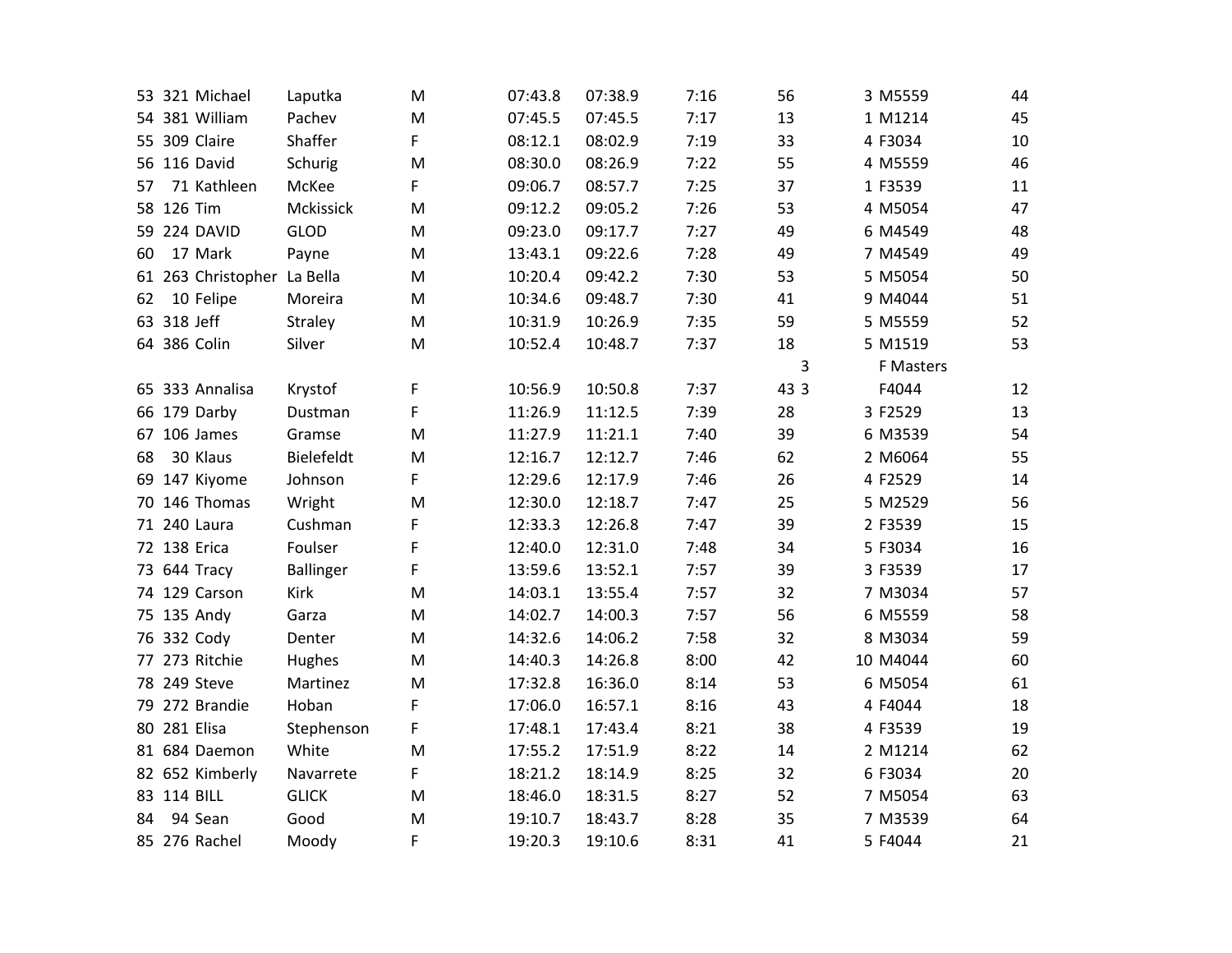| 86  |              | 65 Meg            | Peterson      | F | 20:51.1 | 19:17.2 | 8:32 | 39 | 5 F3539  | 22 |
|-----|--------------|-------------------|---------------|---|---------|---------|------|----|----------|----|
|     |              | 87 265 Andy       | Naud          | M | 19:34.5 | 19:26.8 | 8:33 | 51 | 8 M5054  | 65 |
|     |              | 88 184 Yanick     | Laliberte     | M | 19:55.4 | 19:50.5 | 8:35 | 42 | 11 M4044 | 66 |
| 89  |              | 5 Duane           | Huffman       | M | 20:24.1 | 20:13.1 | 8:38 | 41 | 12 M4044 | 67 |
| 90  |              | 84 Irene          | Call          | F | 20:24.3 | 20:13.2 | 8:38 | 46 | 1 F4549  | 23 |
|     | 91 205 Ben   |                   | Davis         | M | 21:30.8 | 20:32.5 | 8:40 | 43 | 13 M4044 | 68 |
|     | 92 390 Dan   |                   | Jolley        | M | 21:06.1 | 20:40.6 | 8:40 | 63 | 3 M6064  | 69 |
| 93  |              | 62 Edson          | Leite         | M | 21:51.4 | 20:43.2 | 8:41 | 41 | 14 M4044 | 70 |
|     |              | 94 259 Becca      | Maxwell       | F | 21:19.7 | 21:04.1 | 8:43 | 25 | 5 F2529  | 24 |
|     |              | 95 157 Erika      | Rosen         | F | 22:14.6 | 21:29.1 | 8:46 | 20 | 1 F2024  | 25 |
|     | 96 654 Mel   |                   | Lemon         | M | 21:51.1 | 21:45.7 | 8:47 | 62 | 4 M6064  | 71 |
| 97  |              | 92 Heidi          | <b>Bagley</b> | F | 23:57.6 | 22:08.1 | 8:50 | 34 | 7 F3034  | 26 |
|     | 98 117 JR    |                   | PEREIRA       | M | 22:26.4 | 22:12.2 | 8:50 | 59 | 7 M5559  | 72 |
|     |              | 99 395 Danielle   | Benson        | F | 23:46.5 | 23:21.5 | 8:58 | 32 | 8 F3034  | 27 |
|     | 100 282 Jon  |                   | Draper        | M | 23:56.3 | 23:48.0 | 9:01 | 30 | 9 M3034  | 73 |
|     |              | 101 261 Robert    | Flores        | M | 24:02.2 | 23:50.4 | 9:01 | 36 | 8 M3539  | 74 |
| 102 |              | 99 Pollyanna      | Quigley       | F | 24:07.5 | 23:55.0 | 9:01 | 47 | 2 F4549  | 28 |
| 103 |              | 43 Glen           | Josephson     | M | 24:38.8 | 24:02.0 | 9:02 | 52 | 9 M5054  | 75 |
|     |              | 104 687 Joseph    | Mittelstaedt  | M | 24:09.8 | 24:03.7 | 9:02 | 44 | 15 M4044 | 76 |
|     |              | 105 590 John      | Davenport     | M | 24:35.5 | 24:22.3 | 9:04 | 27 | 6 M2529  | 77 |
|     | 106 643 Erin |                   | Oberg         | F | 24:58.9 | 24:47.7 | 9:07 | 38 | 6F3539   | 29 |
| 107 |              | 73 Lorena         | <b>Bush</b>   | F | 25:07.4 | 25:00.8 | 9:08 | 43 | 6 F4044  | 30 |
|     |              | 108 200 Joseph    | Charlton      | M | 27:29.6 | 25:20.8 | 9:11 | 51 | 10 M5054 | 78 |
|     |              | 109 169 Georgiana | Donavin       | F | 26:06.6 | 25:55.5 | 9:14 | 63 | 1 F6064  | 31 |
|     | 110 271 Erik |                   | Andersen      | M | 26:31.4 | 26:16.2 | 9:17 | 39 | 9 M3539  | 79 |
|     |              | 111 292 Blair     | Sullivan      | F | 27:11.1 | 26:38.0 | 9:19 | 39 | 7 F3539  | 32 |
|     |              | 112 130 John      | Robbins       | M | 28:15.8 | 28:07.1 | 9:29 | 48 | 8 M4549  | 80 |
|     |              | 113 100 Mark      | Gardner       | M | 28:31.6 | 28:07.2 | 9:29 | 62 | 5 M6064  | 81 |
| 114 |              | 44 Tom            | Nadsady       | M | 28:45.1 | 28:31.6 | 9:31 | 69 | 1 M6569  | 82 |
|     |              | 115 150 Tina      | Anderson      | F | 29:25.9 | 29:11.8 | 9:35 | 47 | 3 F4549  | 33 |
|     | 116 269 Neil |                   | Cotter        | M | 29:55.3 | 29:33.3 | 9:38 | 64 | 6 M6064  | 83 |
|     |              | 117 231 Xavier    | Matheson      | M | 29:49.7 | 29:34.5 | 9:38 | 23 | 6 M2024  | 84 |
|     | 118 597 Ana  |                   | Malagon       | F | 30:09.3 | 29:55.8 | 9:40 | 28 | 6F2529   | 34 |
|     | 119 115 Jill |                   | Wilson        | F | 30:19.4 | 30:11.7 | 9:42 | 58 | 1 F5559  | 35 |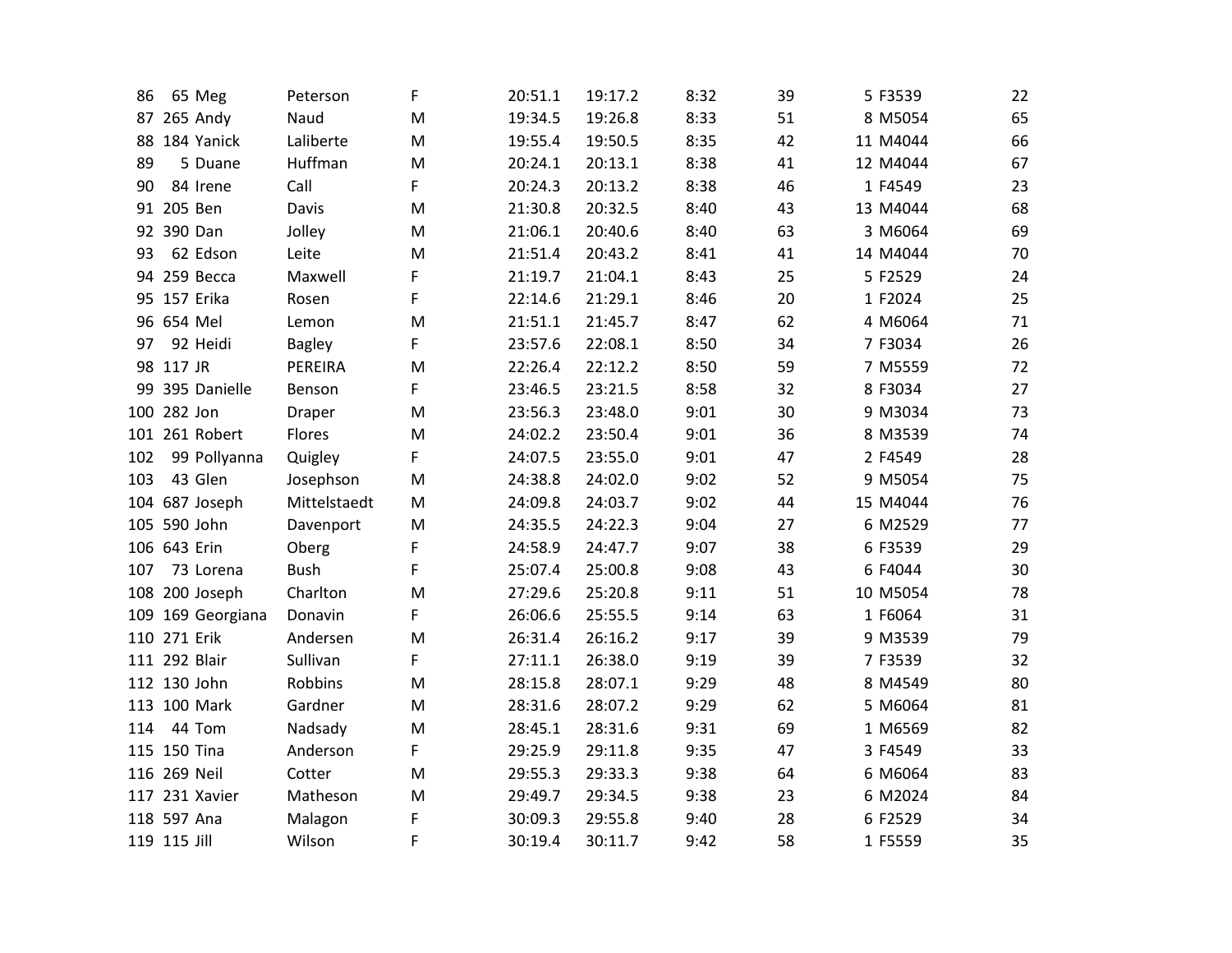|     | 120 101 Karen      | Nabity           | F | 30:37.6 | 30:12.2 | 9:42  | 60 | 2 F6064  | 36  |
|-----|--------------------|------------------|---|---------|---------|-------|----|----------|-----|
|     | 121 664 Brian      | Taylor           | M | 30:46.3 | 30:13.1 | 9:42  | 37 | 10 M3539 | 85  |
|     | 122 335 Roger      | <b>Butikofer</b> | M | 34:53.9 | 30:19.4 | 9:43  | 59 | 8 M5559  | 86  |
| 123 | 63 Polly           | Harris           | F | 30:33.1 | 30:22.5 | 9:43  | 55 | 2 F5559  | 37  |
|     | 124 189 Shannon    | Graff            | F | 31:13.7 | 31:07.7 | 9:48  | 55 | 3 F5559  | 38  |
|     | 125 291 Mason      | Cummins          | M | 32:17.0 | 31:40.4 | 9:51  | 34 | 10 M3034 | 87  |
|     | 126 228 Jeff       | Stowell          | M | 32:24.3 | 32:19.1 | 9:56  | 60 | 7 M6064  | 88  |
|     | 127 275 Michelle   | Christoffersen   | F | 32:49.5 | 32:34.1 | 9:57  | 36 | 8 F3539  | 39  |
|     | 128 677 Robert     | Springer         | M | 32:38.4 | 32:38.4 | 9:58  | 16 | 6 M1519  | 89  |
| 129 | 90 Adam            | Jacobsen         | M | 33:02.8 | 32:41.0 | 9:58  | 55 | 9 M5559  | 90  |
| 130 | 13 Anne            | Evans            | F | 32:58.3 | 32:45.1 | 9:58  | 48 | 4 F4549  | 40  |
| 131 | 22 Cathie          | Carlson          | F | 33:06.6 | 32:52.0 | 9:59  | 65 | 1 F6569  | 41  |
|     | 132 201 Jeremy     | Checketts        | M | 33:21.3 | 33:05.1 | 10:01 | 45 | 9 M4549  | 91  |
| 133 | 29 Danny           | Jacketta         | M | 33:35.4 | 33:26.4 | 10:03 | 57 | 10 M5559 | 92  |
| 134 | 34 Eric            | Goeller          | M | 34:39.6 | 33:27.1 | 10:03 | 49 | 10 M4549 | 93  |
|     | 135 383 Jeremiah   | Auvinen          | M | 33:38.6 | 33:27.8 | 10:03 | 41 | 16 M4044 | 94  |
|     | 136 532 Beatriz    | Santana          | F | 34:44.9 | 34:06.1 | 10:07 | 43 | 7 F4044  | 42  |
|     | 137 148 David      | Strahan          | M | 37:58.3 | 34:06.8 | 10:07 | 46 | 11 M4549 | 95  |
|     | 138 535 Gerardo    | Reyes            | M | 36:48.2 | 36:09.0 | 10:20 | 42 | 17 M4044 | 96  |
| 139 | 7 Jeff             | Orr              | M | 36:35.3 | 36:09.7 | 10:20 | 70 | 1 M7074  | 97  |
|     | 140 140 Jacob      | Madrid           | M | 36:58.5 | 36:49.1 | 10:25 | 36 | 11 M3539 | 98  |
|     | 141 325 Kelly      | Allen            | F | 37:01.5 | 36:50.9 | 10:25 | 45 | 5 F4549  | 43  |
|     | 142 326 MIranda    | Allen            | F | 37:01.8 | 36:51.2 | 10:25 | 20 | 2 F2024  | 44  |
|     | 143 289 Maria      | Howard           | F | 37:14.7 | 36:54.4 | 10:25 | 43 | 8 F4044  | 45  |
|     | 144 678 Nea        | Khong            | F | 38:05.7 | 37:44.4 | 10:31 | 27 | 7 F2529  | 46  |
| 145 | 96 Chris           | Holmquist        | M | 38:38.2 | 38:00.3 | 10:32 | 61 | 8 M6064  | 99  |
|     | 146 136 Marcie     | Wallace          | F | 39:26.7 | 39:03.7 | 10:39 | 32 | 9 F3034  | 47  |
|     | 147 322 Sylvia     | Daniels          | F | 40:15.2 | 39:51.2 | 10:44 | 44 | 9 F4044  | 48  |
| 148 | 67 Michael         | Schmollinger     | M | 40:35.6 | 40:15.3 | 10:47 | 55 | 11 M5559 | 100 |
|     | 149 222 gary       | Ladle            | M | 40:31.5 | 40:28.3 | 10:48 | 75 | 1 M7599  | 101 |
|     | 150 679 Spencer    | Kyle             | M | 41:21.1 | 40:41.0 | 10:50 | 45 | 12 M4549 | 102 |
|     | 151 277 Paul       | Hansen           | M | 41:16.2 | 40:46.5 | 10:50 | 69 | 2 M6569  | 103 |
|     | 152 287 Marissa    | Stevenson        | F | 41:59.6 | 41:26.4 | 10:54 | 28 | 8 F2529  | 49  |
|     | 153 110 Jacqueline | Rosen            | F | 42:15.4 | 41:31.7 | 10:55 | 28 | 9 F2529  | 50  |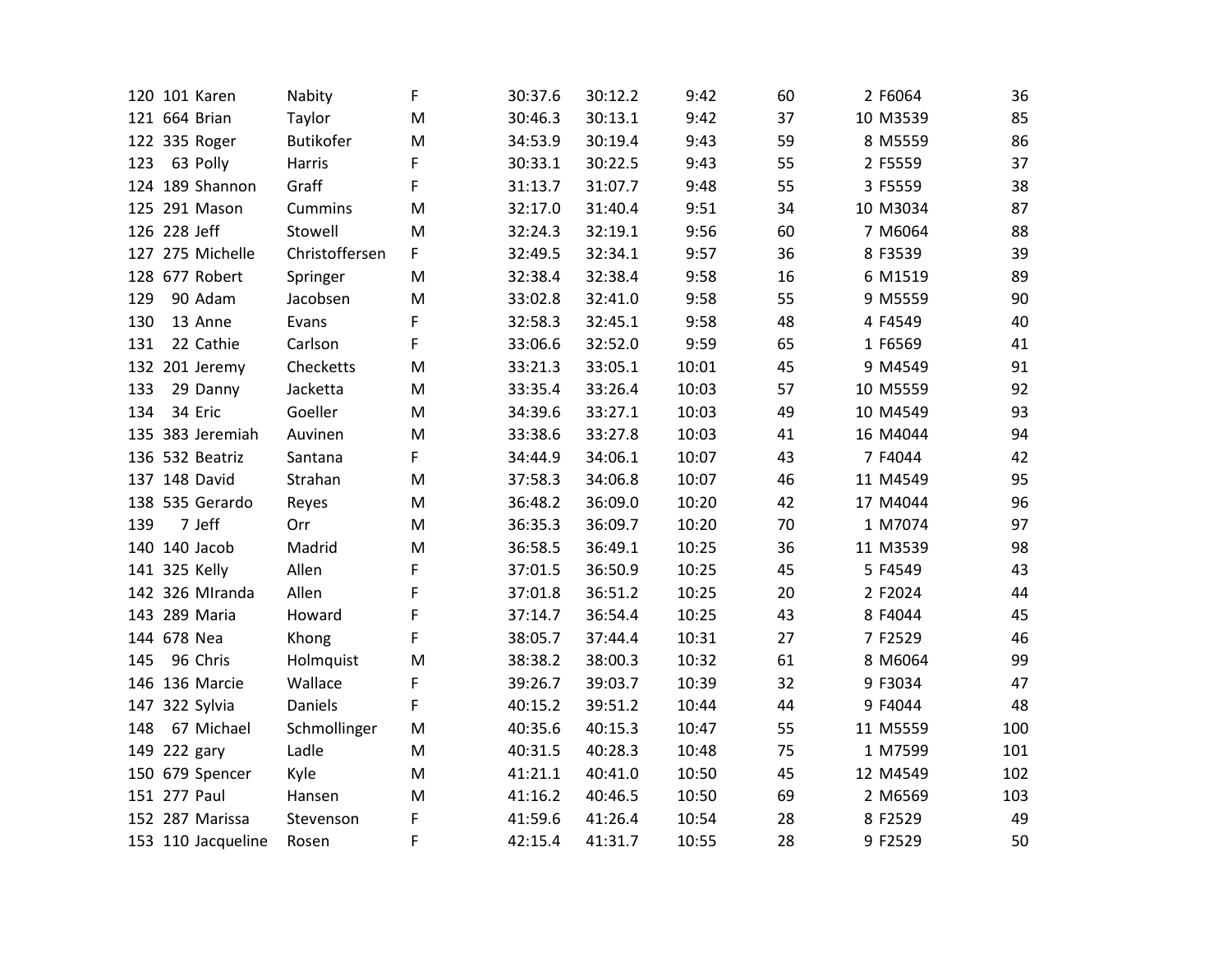|     | 154 676 Taryn     | Nicksic-Springer F |   | 41:46.5 | 41:46.5 | 10:57 | 46 | 6 F4549  | 51  |
|-----|-------------------|--------------------|---|---------|---------|-------|----|----------|-----|
|     | 155 102 Garth     | Hunt               | M | 43:49.0 | 41:56.0 | 10:58 | 37 | 12 M3539 | 104 |
|     | 156 197 Samantha  | Osterud            | F | 43:06.5 | 42:28.8 | 11:01 | 50 | 2 F5054  | 52  |
| 157 | 23 Margaret       | Valdez             | F | 45:00.7 | 42:40.6 | 11:02 | 49 | 7 F4549  | 53  |
|     | 158 288 Karrie    | Middaugh           | F | 43:11.7 | 42:51.6 | 11:04 | 56 | 4 F5559  | 54  |
|     | 159 305 Corey     | Skinner            | M | 43:11.9 | 42:55.7 | 11:04 | 53 | 11 M5054 | 105 |
| 160 | 6 Marlin          | Shelley            | M | 43:43.5 | 43:09.8 | 11:06 | 73 | 2 M7074  | 106 |
|     | 161 120 Justin    | Lucast             | M | 43:52.3 | 43:18.4 | 11:06 | 41 | 18 M4044 | 107 |
|     | 162 680 Ella      | Thompson           | F | 43:52.8 | 43:26.1 | 11:07 | 21 | 3 F2024  | 55  |
|     | 163 635 Megan     | Streiff            | F | 43:53.5 | 43:27.1 | 11:07 | 24 | 4 F2024  | 56  |
|     | 164 256 Paula     | Haycock            | F | 44:28.1 | 44:23.7 | 11:14 | 71 | 1 F7074  | 57  |
|     | 165 279 Eric      | Rossiter           | M | 45:13.0 | 44:49.7 | 11:16 | 52 | 12 M5054 | 108 |
|     | 166 330 Karen     | Romero Phares      | F | 49:06.0 | 44:53.4 | 11:17 | 35 | 9 F3539  | 58  |
|     | 167 283 Chelise   | Draper             | F | 45:44.2 | 45:24.7 | 11:20 | 28 | 10 F2529 | 59  |
| 168 | 58 Shannon        | Powell             | F | 46:42.1 | 46:31.7 | 11:27 | 42 | 10 F4044 | 60  |
| 169 | 76 Dustin         | Fullmer            | M | 47:29.6 | 47:01.9 | 11:31 | 30 | 11 M3034 | 109 |
|     | 170 175 Jayme     | Vieweg             | F | 48:15.6 | 47:46.6 | 11:35 | 31 | 10 F3034 | 61  |
|     | 171 212 Kaity     | Mraz               | F | 48:24.1 | 47:58.5 | 11:37 | 32 | 11 F3034 | 62  |
| 172 | 85 Sabra          | Gubler             | F | 48:43.1 | 48:09.5 | 11:38 | 43 | 11 F4044 | 63  |
|     | 173 665 Wendy     | Weixler            | F | 48:41.8 | 48:41.8 | 11:41 | 56 | 5 F5559  | 64  |
| 174 | 56 Bradley        | Sampson            | M | 49:29.5 | 48:50.9 | 11:42 | 29 | 7 M2529  | 110 |
|     | 175 270 Elizabeth | LaMora             | F | 50:00.2 | 49:31.0 | 11:47 | 47 | 8 F4549  | 65  |
| 176 | 97 Brad           | Klemetson          | M | 50:56.4 | 49:43.2 | 11:48 | 33 | 12 M3034 | 111 |
|     | 177 128 Rachael   | Zemo               | F | 49:49.7 | 49:49.7 | 11:49 | 49 | 9 F4549  | 66  |
| 178 | 77 Chelsea        | Fullmer            | F | 50:34.5 | 50:04.1 | 11:50 | 29 | 11 F2529 | 67  |
|     | 179 258 Brandon   | Jones              | M | 50:38.4 | 50:16.5 | 11:51 | 49 | 13 M4549 | 112 |
| 180 | 48 Annika         | Schwartz           | F | 51:35.6 | 51:23.1 | 11:59 | 21 | 5 F2024  | 68  |
|     | 181 284 Rochelle  | Hardman            | F | 51:58.6 | 51:44.4 | 12:01 | 46 | 10 F4549 | 69  |
|     | 182 153 Clay      | Carter             | M | 52:21.7 | 52:15.0 | 12:04 | 79 | 2 M7599  | 113 |
|     | 183 218 Melana    | Kasper             | F | 53:44.9 | 53:07.4 | 12:10 | 35 | 10 F3539 | 70  |
|     | 184 103 Janelle   | Jennissen          | F | 55:07.6 | 54:19.1 | 12:18 | 28 | 12 F2529 | 71  |
|     | 185 285 Michael   | Hughes             | M | 54:41.4 | 54:26.4 | 12:18 | 62 | 9 M6064  | 114 |
|     | 186 286 Chantal   | Ball               | F | 55:00.9 | 54:28.7 | 12:19 | 34 | 12 F3034 | 72  |
|     | 187 306 Monnica   | Skinner            | F | 55:17.8 | 55:00.7 | 12:22 | 53 | 3 F5054  | 73  |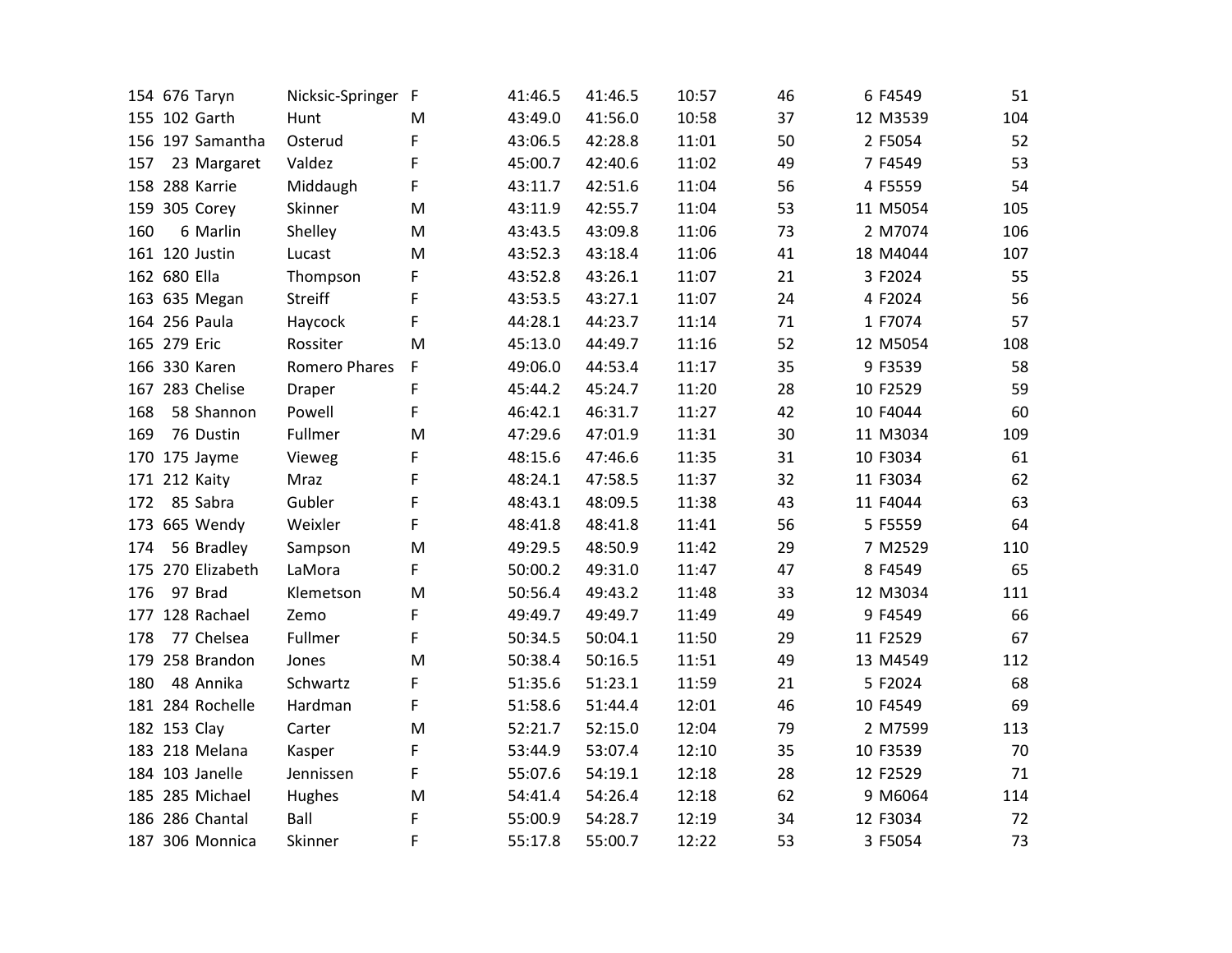| 188 | 91 Wade         |                   | Miller        | M            | 57:24.3 | 56:57.3 | 12:35 | 56 | 12 M5559 | 115 |
|-----|-----------------|-------------------|---------------|--------------|---------|---------|-------|----|----------|-----|
| 189 | 74 Laura        |                   | <b>Bush</b>   | F            | 57:36.4 | 57:11.8 | 12:36 | 18 | 1 F1519  | 74  |
|     | 190 232 Ruby    |                   | Rodriguez     | F            | 58:46.8 | 58:29.2 | 12:44 | 23 | 6 F2024  | 75  |
|     | 191 143 Sheyla  |                   | Garcia        | F            | 58:45.6 | 58:43.5 | 12:46 | 49 | 11 F4549 | 76  |
| 192 |                 | 81 Gordon         | Clarke        | M            | 58:56.8 | 58:44.8 | 12:46 | 69 | 3 M6569  | 116 |
|     | 193 198 Trisha  |                   | Caldwell      | F            | 59:51.7 | 59:20.4 | 12:50 | 25 | 13 F2529 | 77  |
|     |                 | 194 316 Kathleen  | Berry         | F            | 59:52.3 | 59:34.7 | 12:51 | 47 | 12 F4549 | 78  |
| 195 | 75 Jenny        |                   | Edmondson     | F            | 00:49.2 | 00:29.3 | 12:57 | 39 | 11 F3539 | 79  |
|     |                 | 196 243 Malarkey  | Hartley       | F            | 02:15.7 | 01:56.2 | 13:07 | 43 | 12 F4044 | 80  |
|     | 197 233 Dean    |                   | Osborn        | M            | 47:25.3 | 02:08.7 | 13:08 | 72 | 3 M7074  | 117 |
|     |                 | 198 176 Christina | Rogers        | F            | 03:56.8 | 03:27.9 | 13:17 | 31 | 13 F3034 | 81  |
| 199 |                 | 27 Caroline       | Jacketta      | F            | 05:11.1 | 04:52.3 | 13:26 | 22 | 7 F2024  | 82  |
| 200 | 68 Lisa         |                   | Schmollinger  | F            | 05:28.6 | 05:19.4 | 13:29 | 54 | 4 F5054  | 83  |
| 201 | 69 Tiane        |                   | Allred        | F            | 06:17.0 | 05:44.6 | 13:31 | 33 | 14 F3034 | 84  |
|     | 202 319 Frances |                   | Siniscalchi   | F            | 06:16.6 | 05:44.9 | 13:31 | 60 | 3 F6064  | 85  |
|     | 203 234 Kristin |                   | Osborn        | F            | 12:37.8 | 11:03.3 | 14:06 | 71 | 2 F7074  | 86  |
|     | 204 683 Denise  |                   | Checketts     | F            | 11:53.0 | 11:18.3 | 14:07 | 60 | 4 F6064  | 87  |
|     | 205 248 Jez     |                   | Garcia        | F            | 12:31.9 | 12:28.5 | 14:15 | 41 | 13 F4044 | 88  |
|     | 206 155 Chris   |                   | Lewis         | M            | 12:52.5 | 12:42.7 | 14:16 | 69 | 4 M6569  | 118 |
| 207 |                 | 8 Veronica        | McCabe-Howell | $\mathsf{F}$ | 13:07.9 | 12:56.1 | 14:18 | 49 | 13 F4549 | 89  |
|     | 208 320 Melody  |                   | Hernandez     | F            | 20:20.1 | 17:17.4 | 14:46 | 20 | 8 F2024  | 90  |
|     |                 | 209 149 Cherilyn  | Strahan       | F            | 17:54.0 | 17:49.0 | 14:49 | 50 | 5 F5054  | 91  |
| 210 | 32 Lisa         |                   | Hancock       | F            | 18:28.6 | 18:03.8 | 14:51 | 50 | 6 F5054  | 92  |
| 211 | 21 Olaf         |                   | Questereit    | M            | 18:25.6 | 18:24.1 | 14:53 | 53 | 13 M5054 | 119 |
|     | 212 137 Kristie |                   | Scothern      | F            | 19:06.6 | 18:37.1 | 14:54 | 50 | 7 F5054  | 93  |
|     |                 | 213 121 Rebekah   | <b>Braly</b>  | F            | 19:06.1 | 18:37.7 | 14:54 | 46 | 14 F4549 | 94  |
|     | 214 278 Jenny   |                   | Hansen        | F            | 18:53.4 | 18:41.1 | 14:55 | 62 | 5 F6064  | 95  |
| 215 |                 | 35 Natalie        | Goodwin       | F            | 19:10.2 | 18:56.9 | 14:56 | 46 | 15 F4549 | 96  |
| 216 |                 | 46 Kirsten        | Schwartz      | F            | 19:10.0 | 18:57.8 | 14:57 | 53 | 8 F5054  | 97  |
|     | 217 118 Laura   |                   | Pereira       | F            | 22:04.7 | 21:55.3 | 15:16 | 61 | 6 F6064  | 98  |
|     | 218 152 Robert  |                   | Lewis         | M            | 24:32.8 | 24:21.6 | 15:31 | 25 | 8 M2529  | 120 |
|     | 219 154 Karen   |                   | Lewis         | F            | 24:32.6 | 24:22.1 | 15:31 | 28 | 14 F2529 | 99  |
|     |                 | 220 324 Angelika  | Schwarzer     | F            | 28:19.7 | 28:12.9 | 15:56 | 59 | 6 F5559  | 100 |
|     | 221 323 Lynette |                   | Halling       | F            | 28:19.8 | 28:12.9 | 15:56 | 61 | 7 F6064  | 101 |